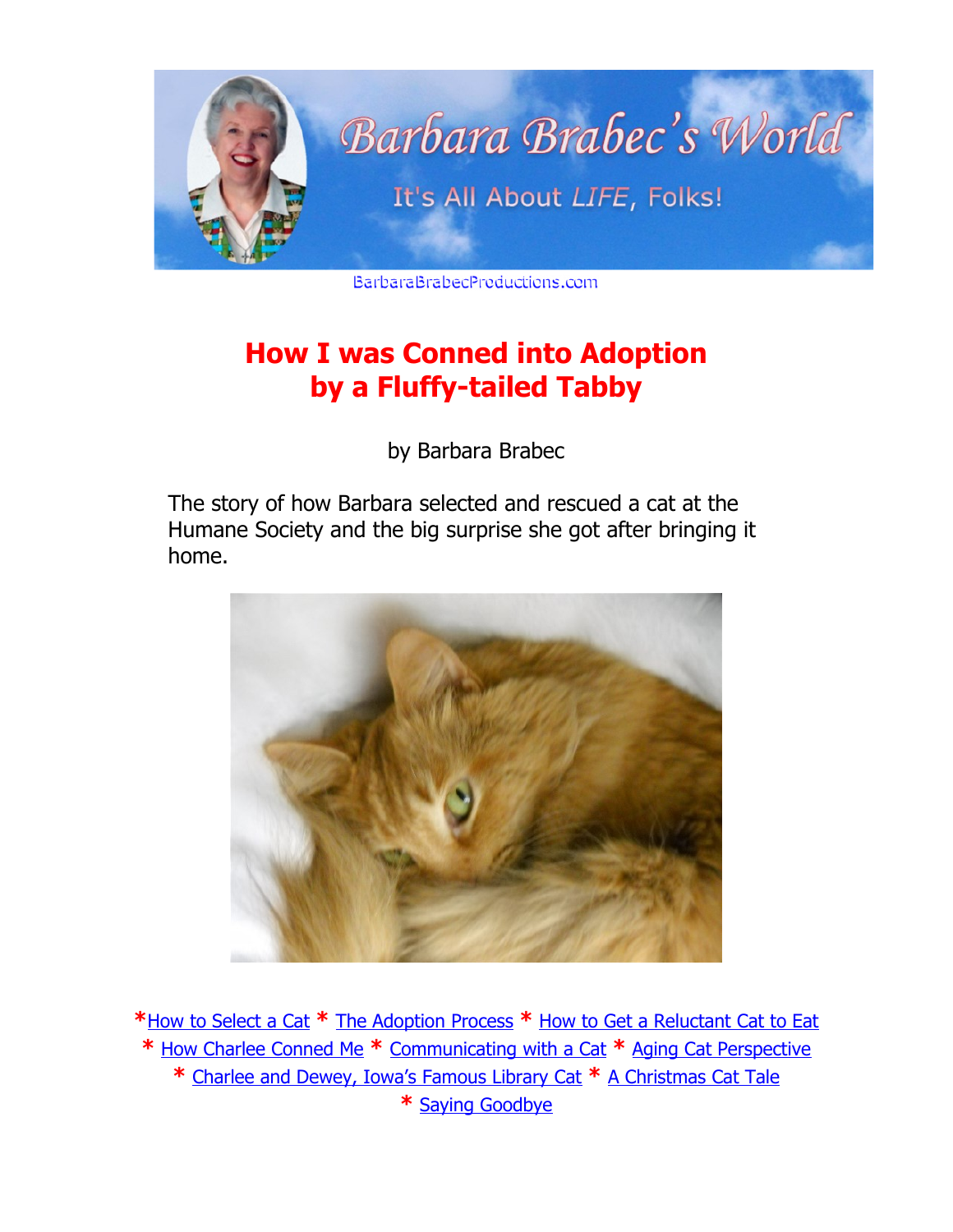**IN THE LAST WEEKS OF HIS LIFE,** my husband surprised me when he said, "You need to get a cat when I'm gone." I was already thinking along those lines, because I knew how hard it was going to be for me to live alone with no children and my whole family living in California.

I grew up with cats. Everyone in my family has always had a love of both dogs and cats but especially cats. Harry was a dog person, and although we had a couple of cats for short periods of time in our early years of marriage, we concluded then that our lifestyle wasn't suited for pet ownership. That is, until the day we found and rescued a dog in the wilds of Missouri in the seventies . . . but that's another story in a book-in-progress titled *[Call of the Heart.](https://barbarabrabecproductions.com/books/)* Once widowed, I didn't wait long to visit my local Humane Society where I found a sweet cat I wanted to adopt.

# <span id="page-1-0"></span>**How to Select a Cat**

**WHEN I ARRIVED** at the Humane Society and said I wanted to adopt a cat, I was taken to the "cat room," where I found several caged cats of various types, sizes, and ages. I read the description of each cat, found three I liked the looks of, and asked if I could hold each of them for awhile. All were asleep or not interested in company, except for one: a cute little orange tabby with a fluffy tail. She begged for attention with soft meows as she rubbed her body and gorgeous tail against the cage.

My sisters, who have had many cats, told me I needed to find a cat that would let me hold it on my lap and, more important, lie in my arms on its back like one holds a baby. "This is the ultimate test as to whether a cat is going to be affectionate and trusting or not," they said.

I started with my third choice, then the second, and was pleased when both cats appeared to like being on my lap. But they wouldn't let me hold them like a baby, so that left the long-haired orange tabby. When I lifted her out of the cage and sat down, she settled on my lap and seemed very happy as I petted her. And then she looked up at me, her green eyes boring into my soul, and started to crawl up on my chest. Purring loudly, she rubbed her face against my chin and stole my heart in that moment. Finally, the big test: I held her on her back like a baby and she seemed as content in that position as any cat could be.

My heart also went out to this little cat because she was so thin I could count every rib and vertebrae in her spine. I later learned that her previous owner—a woman—had become ill and had to give her up. She was about eleven months old when she came in to the Humane Society, and I thought she might be mourning the loss of her previous owner and familiar surroundings and just didn't care to eat. Or maybe she was stressed by being confined in a cage, or by the barking of nearby dogs in cages of their own. Any of these things would have been enough to depress an abandoned cat, even one in good health. I would learn later that she weighed only four pounds.

"I'll take this one," I said to the attendant as I reluctantly put her back in the cage with another affectionate rub to her head and ears. "Don't you worry, sweet thing. I'll soon be taking good care of you."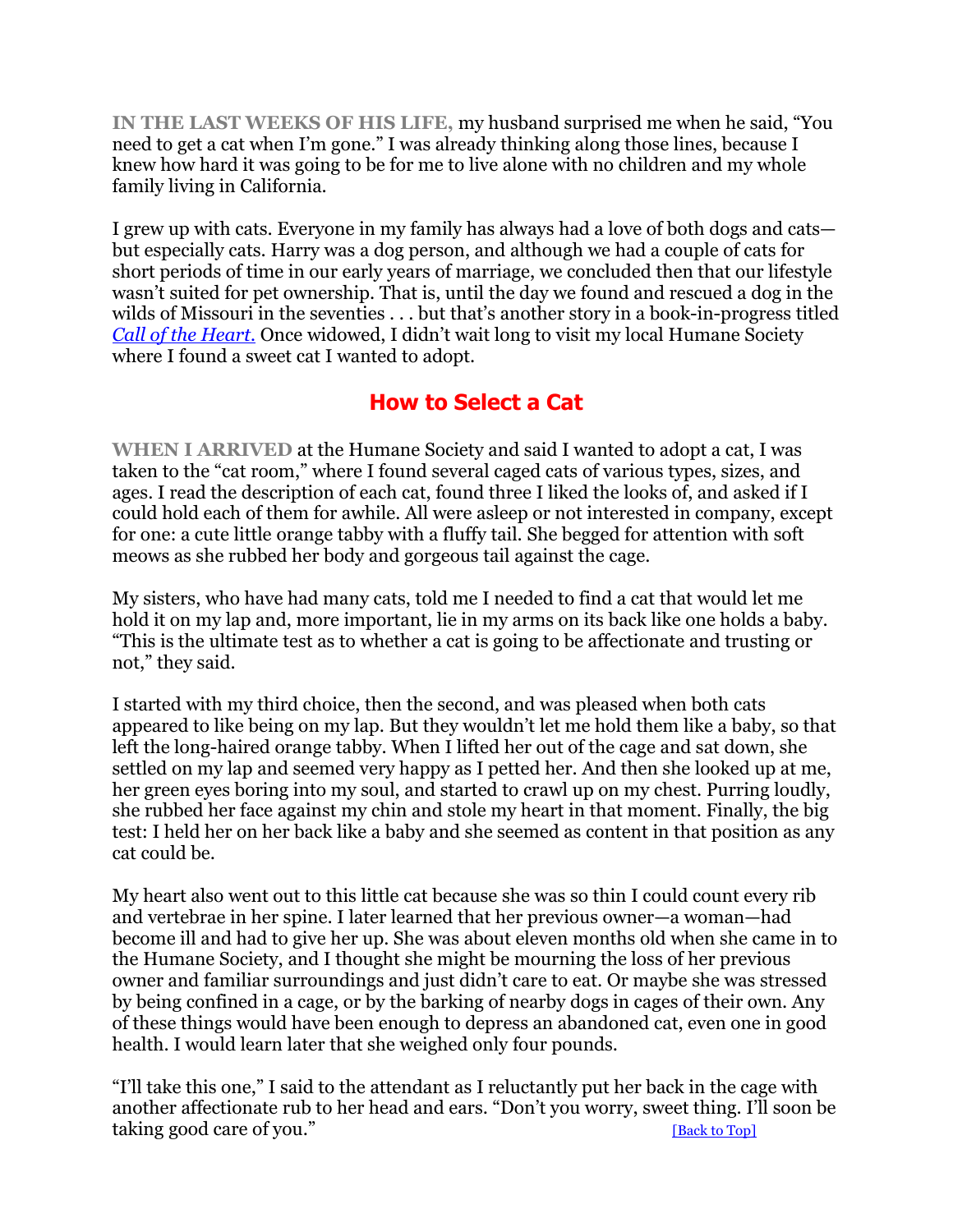# <span id="page-2-1"></span>**The Adoption Process**

**I WAS TOLD** I'd have to wait 24 hours to be sure I really wanted the cat, and if so, I needed to come back the next day and pay the \$100 adoption fee. I assured them I'd be back and they agreed not to let anyone else take this cat.

When I returned the next day, I learned that the next step in the adoption process was to have her spayed that evening and that I'd be able to pick her up the following morning at my local animal hospital. That place was a madhouse of people bringing in and taking out pets, with all kinds of people and animal noise. I could hardly wait to get my precious cargo out of that madhouse and into my quiet home. She had come in to the place as Amber, which was the name on the "box of cat" they gave me and helped me get into my car.

I had already decided to rename her "Charlee" *(pronounced shar-lee)* prompted by a humorous rendition of "Happy Birthday" that Harry had once recorded for me wherein he pretended to forget my name and called me ACharley.@ So I simply let Harry name the cat by softening and feminizing it a bit. Charlee mewed a little on the way to her new home; no wonder—after surgery, in a box, not knowing what was going on. I had a workman coming that day, so when I brought her into the house I went straight to my office, which I had prepared for her arrival with a cat pan, dishes of water and dry food, and a new cat bed I'd made for her out of some leftover teddy-bear fur. Once out of the box, she didn't seem the least bit wary, just relieved and curious. She began to snoop everywhere, rolled around on the carpet—obviously liking the feel of it, which was certainly better than her newspaper bed in the shelter's cage. She explored under my desks, peered into every corner, and kept coming back to brush against my legs, purring loudly with every stroke I gave her. I saw then how much she was shedding and figured she hadn't been brushed in months. I'd need to get a better cat brush as soon as possible, I thought.

Charlee continued to search the room for about fifteen minutes before checking out the litter box to take a little pee. Then she checked out her catnip scratching pad and rolled over on it a couple of times before walking in and out of my storage closet looking as though she wanted a place to take a nap. I grabbed the new furry bed I'd made for her and put it on the floor. She quickly settled down in it and slept there for a couple of hours while I worked at the computer. We spent the rest of the day together in my office with her checking out other things of interest in the room between catnaps and petting sessions, and I thought we were off to a wonderful start. The only thing that worried me was that she hadn't taken a drink of water all day and wouldn't eat any of the dried cat food I'd put out for her. But I thought maybe she just needed more time to get past the effects of the surgery.

<span id="page-2-0"></span>[\[Back to Top\]](#page-0-0)

### **How to Get a Reluctant Cat to Eat**

**ALL CHARLEE WANTED TO DO** the next day was sleep; wouldn't drink or eat anything. Worse, she wouldn't sit on my lap or let me give her comfort by holding her in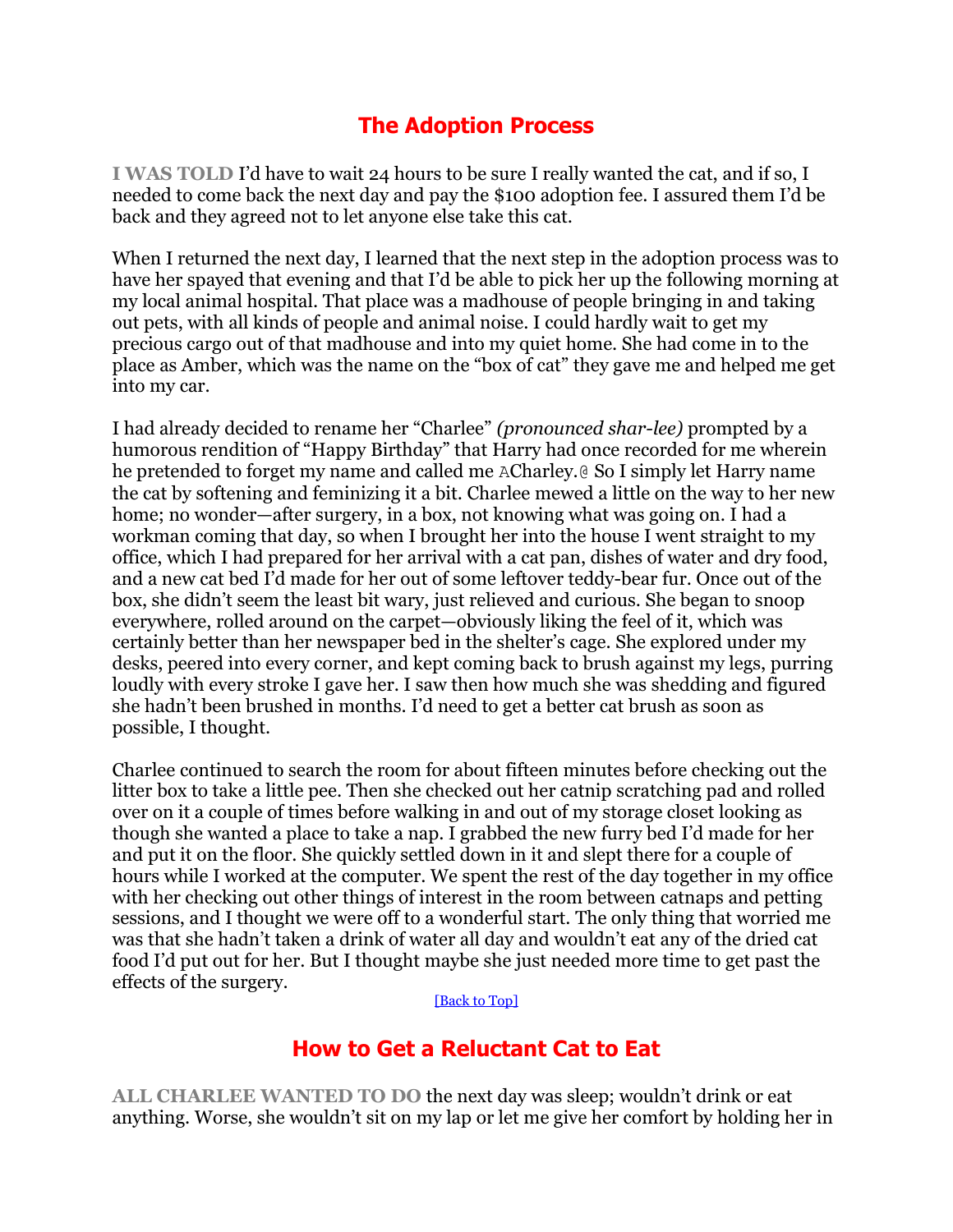my arms. So I took her to the same vet that had cared for our beloved rescue dog, Ginger, fifteen years earlier. He not only remembered me and Harry, but our dog as well, and he spent a considerable amount of time with Charlee, checking her out and telling me that she was too thin and needed some nutrition right away. "If she won't eat on her own, you'll have to force-feed her," he said.

I said this was going to be hard for me to do when she wouldn't even sit on my lap now, so he gave me some tips on how to do that and sent me home with three cans of a special nutritional formula. He charged me only for the cat food, saying, "We don't charge for the first visit when people have adopted an animal from the Humane Society."

Did you ever try to hold a squirming cat with one arm and hand, force its mouth open with the other, and then squeeze a syringeful of food in its mouth? "Most of it will not make it into the cat's mouth," the vet warned me, "but if you can get even a teaspoon of food into her, she will be nourished by it."

To do this, I first set up a feeding area where I had an armchair for support next to a table. Once I'd contained Charlee in a towel so she couldn't do more than squirm a little, I positioned her for feeding by holding her close to me, grabbed the syringe I'd filled with my right hand and forced her mouth open my left. Frankly, this was a very tricky maneuver, and I'm not sure which of us was the most upset while I was feeding her. When I'd forced as much food in her mouth as possible and loosened the towel, she jumped out of my arms and hid under a piece of furniture where I couldn't easily get to her.

I repeated this feeding process three times a day for a couple of days, picking her up when she least expected it. Because she knew what was coming when I did this, it got harder for me to find where she was hiding, pick her up, and get the towel around her. Eventually I got the procedure down pat and managed to get about a teaspoon of food in her mouth each time. Each day I put a little of the wet nutritional food in a dish, but she simply wouldn't eat it . . . until the evening I saw Charlee licking her paws and washing her face like all cats do whether they've been eating or not.

I suddenly got the idea of putting a little food on one of her front paws that she had to lick off. *Voila!* No more force-feeding. As I added more little dollops of food to her paw, Charlee continued to eat her first little meal that way. The next day, I again put the food into a dish, which she refused, so I gently mashed her face into it so she'd have to wash her face to get rid of it.

After doing this for a couple of mornings and evenings in a row, she began to eat on her own, and I knew we'd finally gotten over our first major hurdle. Her appetite gradually improved as she began to eat the dry food the vet recommended. In time she put on enough weight that I could no longer count her ribs or the bones in her spine, and was comforted when the vet told me she was a small-boned cat that might never weigh more than five or six pounds.

[\[Back to Top\]](#page-0-0)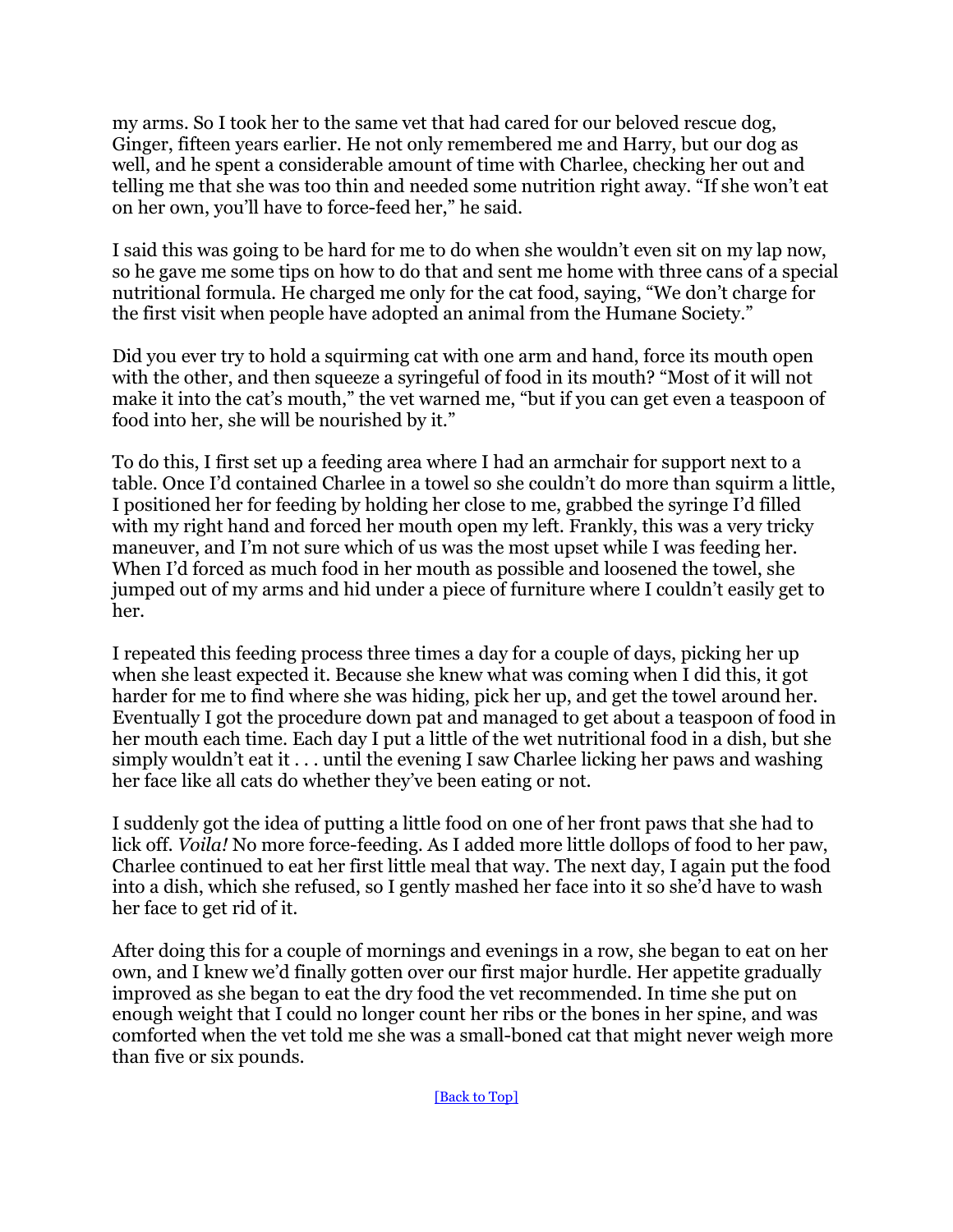# <span id="page-4-0"></span>**How Charlee Conned Me**

**ONCE CHARLEE NO LONGER** felt she had to run and hide, I introduced her to one new area of the house at time until she had the run of the place. Now here's the surprising and amusing part of my adoption story. *The lap cat I thought I was thought I was adopting turned out to be not a lap cat at all, but a little con artist who figured out what she had to do to get adopted in a hurry.*

I adopted Charlee in April, 2005, and it took me *six years* to get to the point where I could even pick her up and hold her in any position without her yowling as if she were being led to slaughter. Even though she never wanted to be held or be in my lap, she was always extremely affectionate, rubbing against my legs, rolling over on the floor and begging for a belly or back rub, and encouraging my petting when she was napping. In short, I quickly learned that life with this cat was going to be on her terms (kinda like my life with the [unusual drummer I'd married\).](https://barbarabrabecproductions.com/about/harry-brabec/)

Finally, in early 2012, after loudly protesting every time I picked her up, Charlee began to allow me this small pleasure with only a few loud meows of protest so I'd know she was *very* unhappy about this. Within seconds, she would begin to squirm in my arms as she looked for an escape route. Initially I limited those pickups to a few seconds but repeated the process three or four times a day until I finally got to the point where I could hold her for maybe a whole minute. I held her close to my breast as I spoke softly to her, telling her what a good girl she was and then put her down before her patience was completely gone. After awhile, she began to forget herself and actually purred as I was holding and petting her. I remained hopeful that one day she would decide she was too old to fight with me about this and let me love her this way any time I wanted.

I could only wonder what kind of life she'd had with her first owner that turned her into the kind of cat that hates to be held. Perhaps she was abused in some way to make her so fearful of being trapped in someone's arms. Or maybe the force-feeding I had to do reinforced her desire to not want to be constrained in any way.

Strangely, even though she didn't want to be held for more than a minute or two, she always trusted me completely to the point where I could pick her up while she was sleeping in her usual curled-up-tight position and move her anywhere in the house to keep me company. She never moved a muscle when I did this, just got up after I'd set her down, stretched, and curled up again in the new bed in which I'd placed her. Who can figure out how a cat's mind works?

By then, I'd given up all hope that Charlee would ever be a lap cat, but she made up for it by letting me know she loved being in my company. She spent most of her daytime hours with me in my office in one of the four special beds I made for her there. She was a night-owl cat, so she naturally slept most of the day, but I frequently got up from the computer to stretch and take a short "cat petting break" that gave both of us pleasure. After a long afternoon's nap, she usually jumped on my desk to say hello, and she was very respectful of the computer keyboard. I'd pet her for awhile as she rubbed against the printer, the lamp, and every item on the desk before plopping down on whatever papers I happened to be working with then.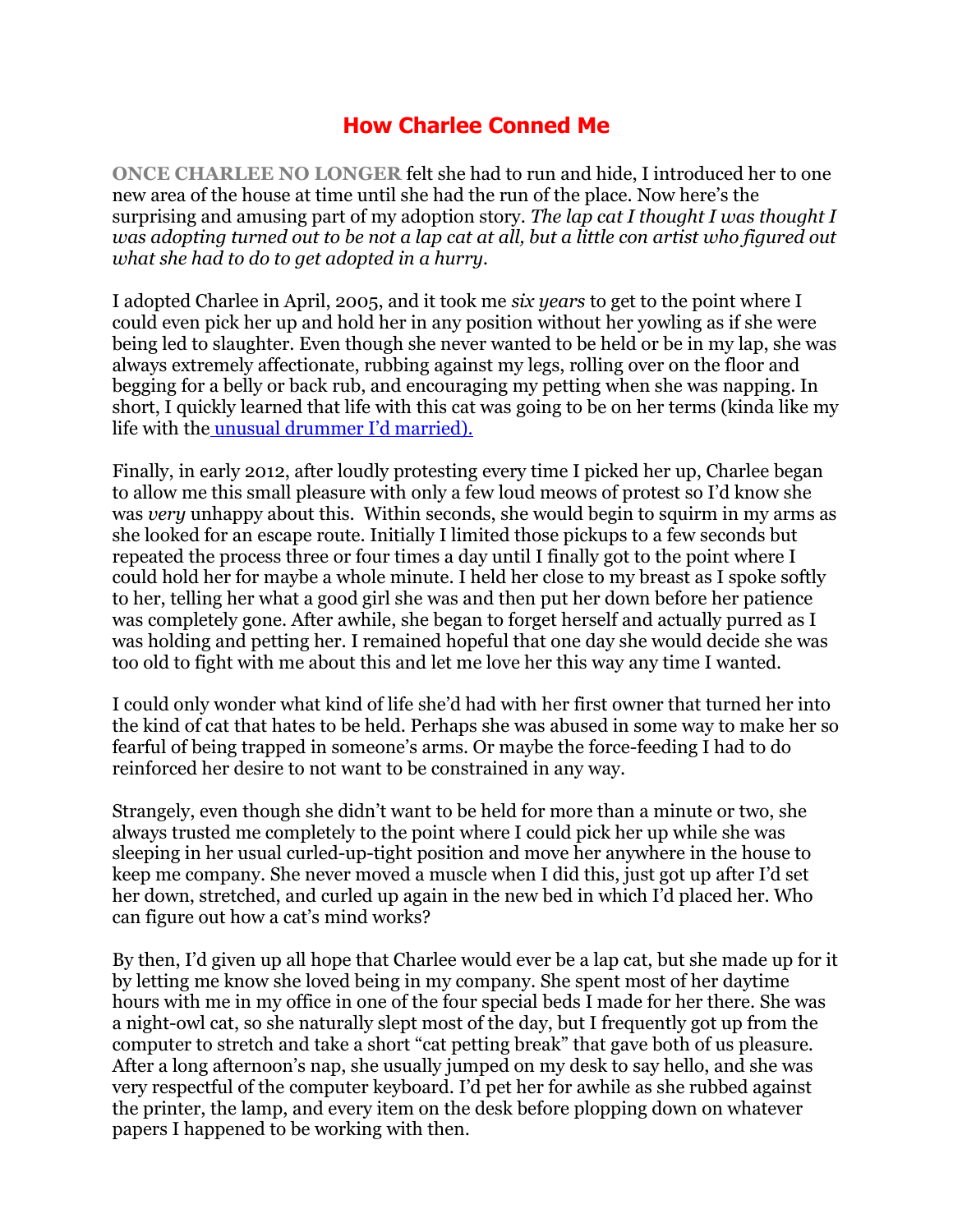

What is it about papers that cats love so much?

I was happy that Charlee never stepped on the keyboard or had any interest in what was on the monitor. All it took to train her was my hand in front of her face when she got too close to the keyboard. At day's end I'd cover it with a box lid because I figured she might want to walk across it to get to her evening bed on the filing cabinet on the other side of the computer.

#### <span id="page-5-0"></span>[\[Back to Top\]](#page-0-0)

# **Communicating with a Cat**

**IT DIDN'T TAKE LONG** for Charlee to learn her name, and "dinner" was the second word she learned. I loved how patiently she waited for me to fix her dinner, whether she was on my desk and pawing my arm for attention as I worked on the computer, or just sitting in the kitchen doorway to remind me it was time for her dinner too. She rarely meowed for food, but as she got older she tended to meow more, and I couldn't tell if she felt bad then or just wanted more attention.

Early on, we learned to communicate well. She quickly understood what I meant when I asked her if she wanted to BE BRUSHED? And she definitely knew what I meant when I said NO! and GET DOWN! when she jumped up on the kitchen counter, dining room table, or the coffee table in the living room. Here I'd long displayed an expensive collection of a dozen porcelain carousel animals on a turntable, any one of which could have been swept to the floor with one good swish of her tail. It took only a couple of loud NO! commands to keep her off the coffee table for good. As for the dining room table, after awhile all I had to do was look at her with a grumpy look on my face, say CHARLEE! and point to the floor. But once, as you'll see in the Christmas cat tale and photo near the end, I didn't have the heart to do that but could only laugh at how clever she was.

For a long time, Charlee always came when I called her. But when she was older and completely secure in her surroundings, the "Queen of the Castle" would come to me only if she wanted to come when I said "Come here, Charlee." But no matter where she was when I couldn't find her (and she seemed to take great pleasure in hiding and waiting for me to find her), she would always come without fail if I sang my "Charlee Song" very loudly: "*Where's my Charlee, where's my Charlee, where's she at?"* And then I'd make up some silly verses that used her name over and over again, and after awhile she'd give up and come to me with a look on her face that clearly said, "What on earth's the matter with you?"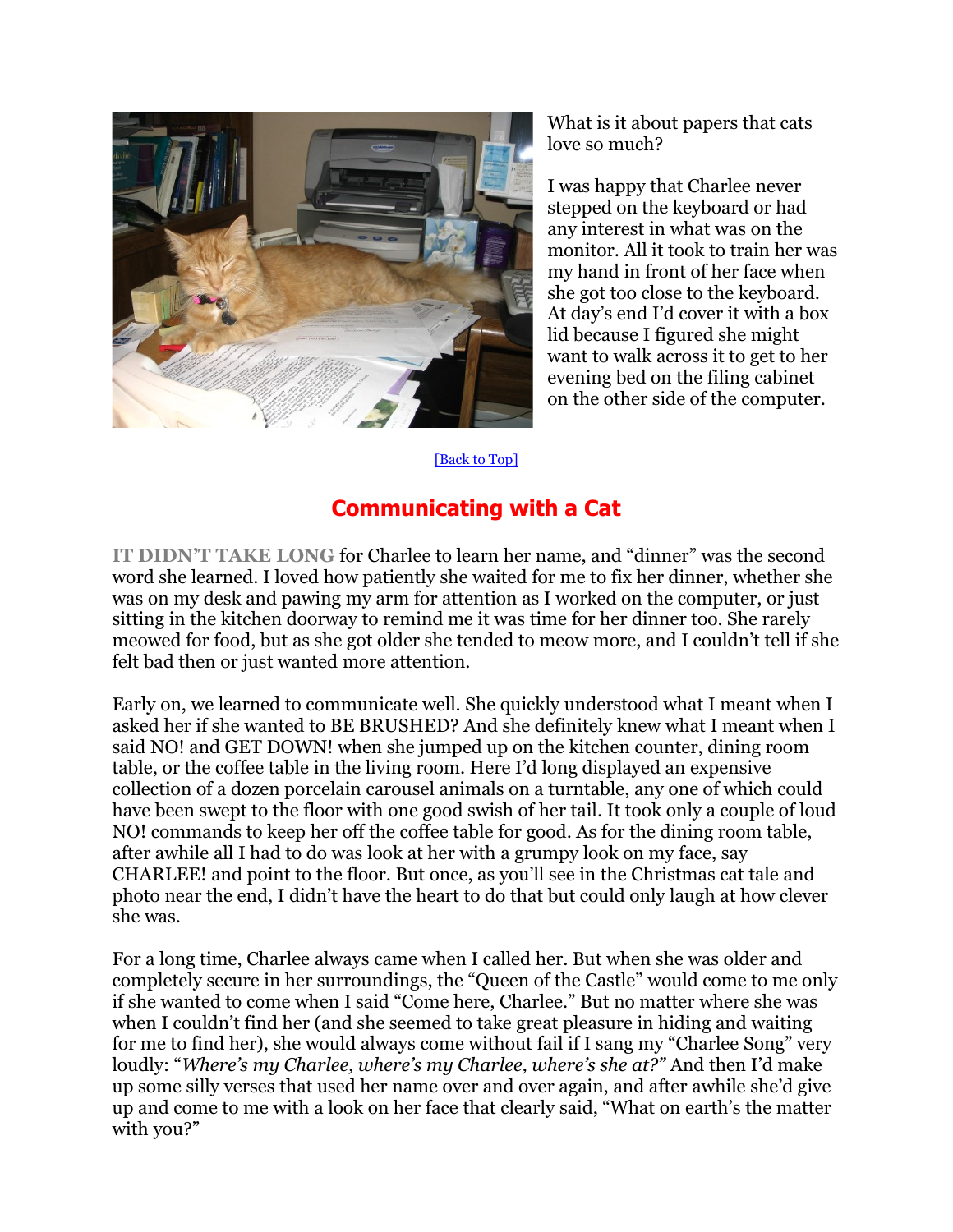Early in our relationship, Charlee always met me at the door when I came in from running errands, but she rarely did that in her older age, unless she happened to wake up when I was gone and was nowhere to be found. Since she took me for granted most of the time, it made me feel good to think that she did miss me once in awhile, especially on the few occasions when I took a short trip or vacation. Then my neighbor would take care of her, as I did for his cat when he was away from home. She always seemed very glad to have me back.

Sometimes Charlee was so well hidden in a place she'd never slept in before that I couldn't find her, which was a problem in the early days when I needed to take her to the vet. The last time I counted, I identified 21 places in the house where Charlee liked to nap and where she sometimes "secluded herself" if she wasn't feeling well or just wanted to be alone.

#### [\[Back to Top\]](#page-0-0)

### <span id="page-6-0"></span>**Aging Cat Perspective**

**I WON'T BORE YOU** with Charlee's special medical problems which we soldiered through together, but I wasn't prepared to hear in 2014 that she had liver disease that couldn't be treated surgically because of her age. Of course I was emotionally devastated when the vet said this disease would eventually kill her. But he added that it wouldn't cause her pain and that she might live several more years. Then he pointed to his office cat, which looked perfectly healthy, saying she had the same disease and had been diagnosed three years earlier. So every day after that with my sweet companion became extra special to me.

Charlee turned fourteen in 2019 (which is about 72 in human years), and she did several things differently then than when we were just getting acquainted. By this time we'd had many interesting and often challenging times together, and her companionship made all the difference in my being content as a widow. She had never been outdoors, except twice when she squeezed through the door when I'd stepped outside for a minute. Both times she stopped in her tracks, suddenly frightened by what she saw.

One of those times was a winter day when the temperature was near zero and there were several inches of heavy wet snow on the ground. Suddenly concerned about something I needed to check outside, I stepped out the back door without a coat, figuring one step and a quick check would answer the question I had. But with that one step, I slipped on the ice under the snow on the concrete slab in front of the door and fell hard on my back. Unable to get up from that position I did as a fireman had once instructed me and rolled over on my belly so I could bring my knees up and then crawl to the door. But it was brutally cold and panic set in as I suddenly realized how foolish I'd been. My hands were already ice cold, and if I couldn't get up and inside quickly, I'd suffer severe frostbite or even death; and I wouldn't have been the first widow to die outside her door in the winter if I had. My replacement knee joints were a major problem for me in simply getting up off the floor, so I had reason to be scared. Thankfully, God wasn't done with me yet, but by the time I got hold of the door handle and pulled myself up, my hands were so red and numb I could hardly feel them.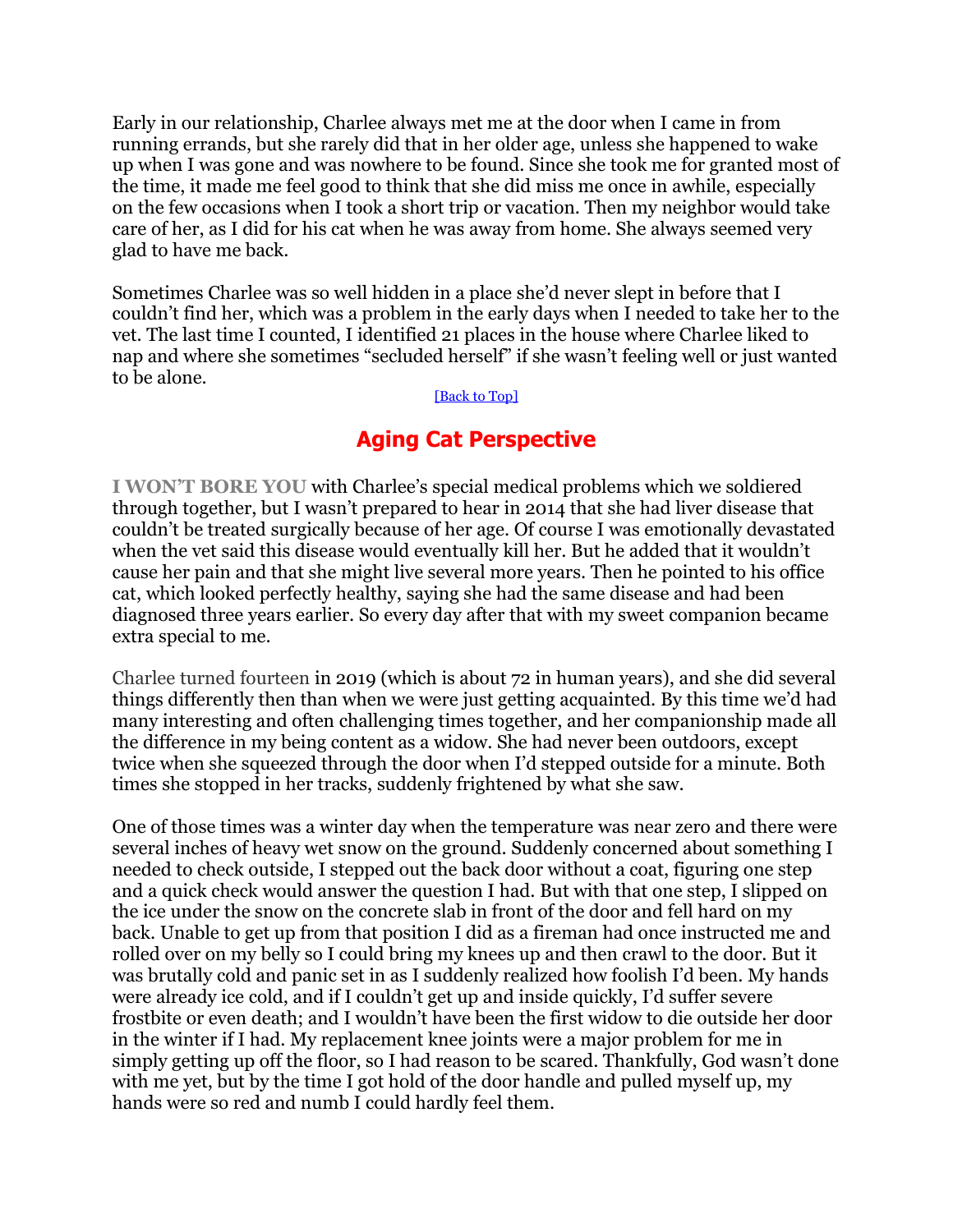I thanked God as I stepped inside to safety, but just as I was bringing my other foot through the door, Charlee dashed through the open door. I turned and saw a very surprised golden bundle of fluff up to her head in the snow, suddenly realizing that she needed to get back inside too. I was so near the end of myself that I couldn't have gone back out then to get her, so I just stood there with the door open, shivering and quietly saying in my sweetest begging voice, "Come here, Charlee, come here. . . come to mamma." Thankfully, with a few leaps and bounds she got inside, and I toweled her dry as soon as I got in control of my frozen hands.

After that, Charlee was content to enjoy the outside world through several windows where she had a special place to sit or nap. As soon as the weather was warm enough each spring, I'd open one window or another where she had a perch, and she'd sniff the fresh air and eventually curl up for a nap there, or wherever the sun was shining on another of her beds.

For awhile in our first few years together, she used to wake me up early in the morning and crawl onto my chest. I quickly learned that she wanted me to raise my left arm to the upright position so she could put her head against it. As I petted her, she would kneed my arm and purr loudly. One day she stopped, and I missed this special loving. Then about ten years later, she started to do this again. (I learned that adult cats may do this because they're remembering how they once suckled their mother's nipples.) This made me wonder if in her older age she knew she wasn't well and wanted more motherly comfort, which might explain why she began then to give me less resistance when I picked her up and held her a bit, why she kept closer tabs on me during the day, and why she sometimes needed attention from me in the wee hours of the morning.

In reflecting on how I got tricked into adopting a cat that wouldn't sit on my lap, I decided this was just one more of God's little blessings. After all, how could I work at the computer all day with a cat in my lap? How could I do my cross-stitching or do mending if she was always playing with the thread? No, it was definitely a blessing that Charlee just wanted to be near me and not on my lap. And what did it matter if I occasionally lost a little sleep because she needed some extra loving in the middle of the night?

But I still can't figure out how she knew that my test for a cat was being able to hold her in my arms like a baby, and why she let me hold her that way before I brought her home, only to make me wait six years before she'd allow me to even come close to doing that again. I laugh every time I remember how this sweet little con artist wormed her way into my heart, and I thank God for bringing us together. As I write this story, I'm praying that Charlee will be in my life for a while longer, but I'm also bracing myself for the inevitable. It's going to be very hard to say goodbye to this sweet companion when the times comes.

おやお

**EARLY ON,** I began to include pictures and little stories about Charlee on my website. Following are a couple of them.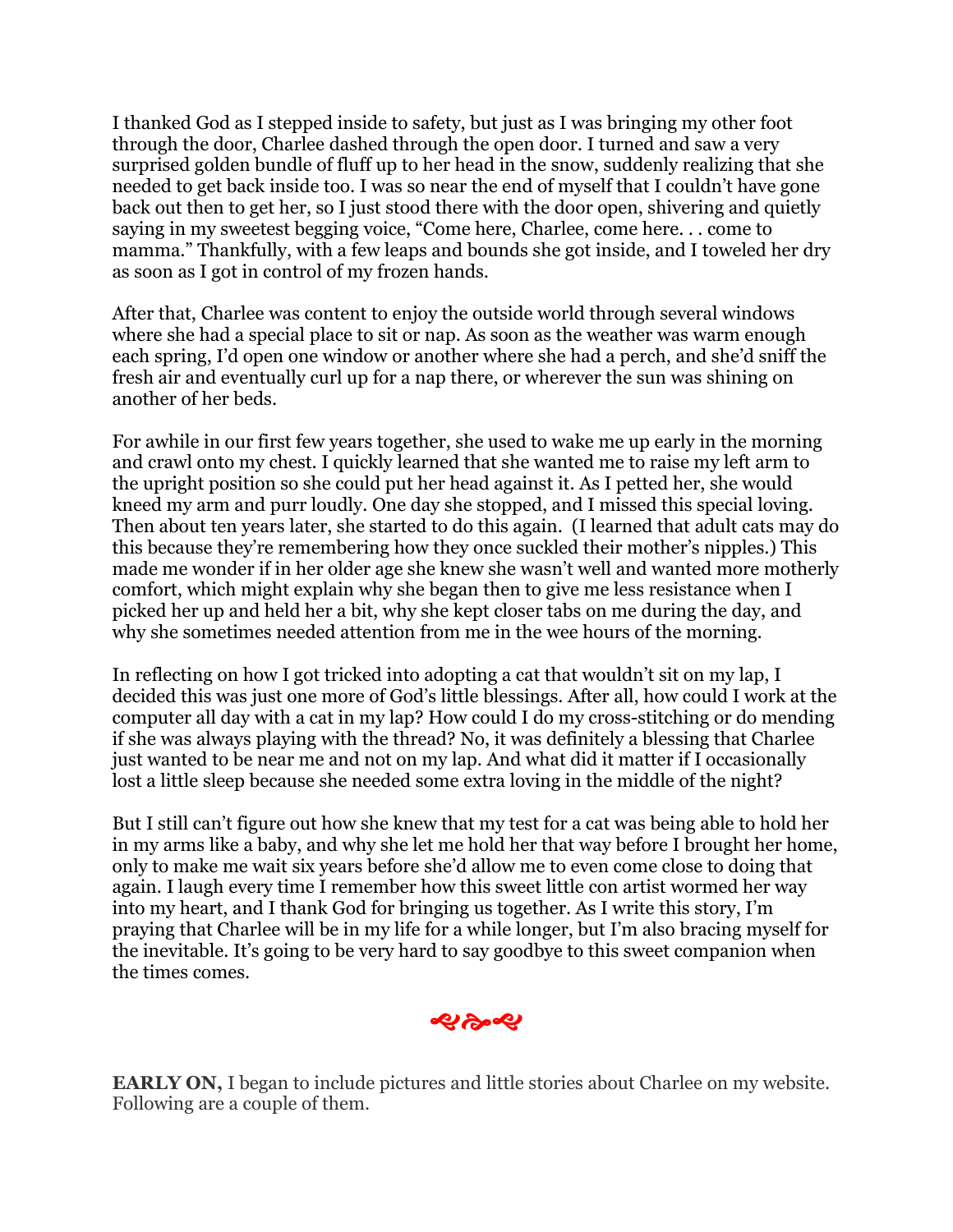# <span id="page-8-1"></span>**Charlee and Dewey, Iowa's Famous Library Cat**



**ONE YEAR WHEN I WAS** rearranging all the books in my living room, sorting out those to be sold on Amazon vs. the ones I was going to keep, I put boxes behind the couch, filled them with books I wanted to keep, and then began to stack books on top of those boxes when I ran out of room.

One of those books was *[Dewey the](https://www.amazon.com/Dewey-Small-Town-Library-Touched-World/dp/0446407429/ref=pd_bxgy_14_2/130-5149185-5032431?_encoding=UTF8&pd_rd_i=0446407429&pd_rd_r=825066d9-572e-11e9-9d06-a332060cea22&pd_rd_w=npiLz&pd_rd_wg=TjM3l&pf_rd_p=a2006322-0bc0-4db9-a08e-d16)  [Small Town Library Cat Who](https://www.amazon.com/Dewey-Small-Town-Library-Touched-World/dp/0446407429/ref=pd_bxgy_14_2/130-5149185-5032431?_encoding=UTF8&pd_rd_i=0446407429&pd_rd_r=825066d9-572e-11e9-9d06-a332060cea22&pd_rd_w=npiLz&pd_rd_wg=TjM3l&pf_rd_p=a2006322-0bc0-4db9-a08e-d16)  [Touched the World.](https://www.amazon.com/Dewey-Small-Town-Library-Touched-World/dp/0446407429/ref=pd_bxgy_14_2/130-5149185-5032431?_encoding=UTF8&pd_rd_i=0446407429&pd_rd_r=825066d9-572e-11e9-9d06-a332060cea22&pd_rd_w=npiLz&pd_rd_wg=TjM3l&pf_rd_p=a2006322-0bc0-4db9-a08e-d16)* When I put the book there, I saw that Charlee was in her bed behind the couch, taking in

the afternoon sun. Since she looked a lot like Dewey and the sun was just right, it was a photo begging to be taken.

*This was one of my Christmas pictures on my website and one I treasure today. Here you see Charlee the way she always slept, tightly curled up in her favorite sleeping position with her head burrowed under a paw, as if the light bothered her eyes.*

# <span id="page-8-0"></span>**A Christmas Cat Tale**



**MY TREE IN 2005** was Charlee's introduction to glitter and fluffy stuff, and while I thought she might pull tinsel off the tree or bat a low-hanging ornament, she never showed the slightest interest in any of the trees I decorated. What surprised me most was how careful she was to not touch the train as she stepped over or around it. She delighted in curling up under the tree on the soft cotton tree skirt, both in the afternoon when it was sunny and at night when the tree lights were on.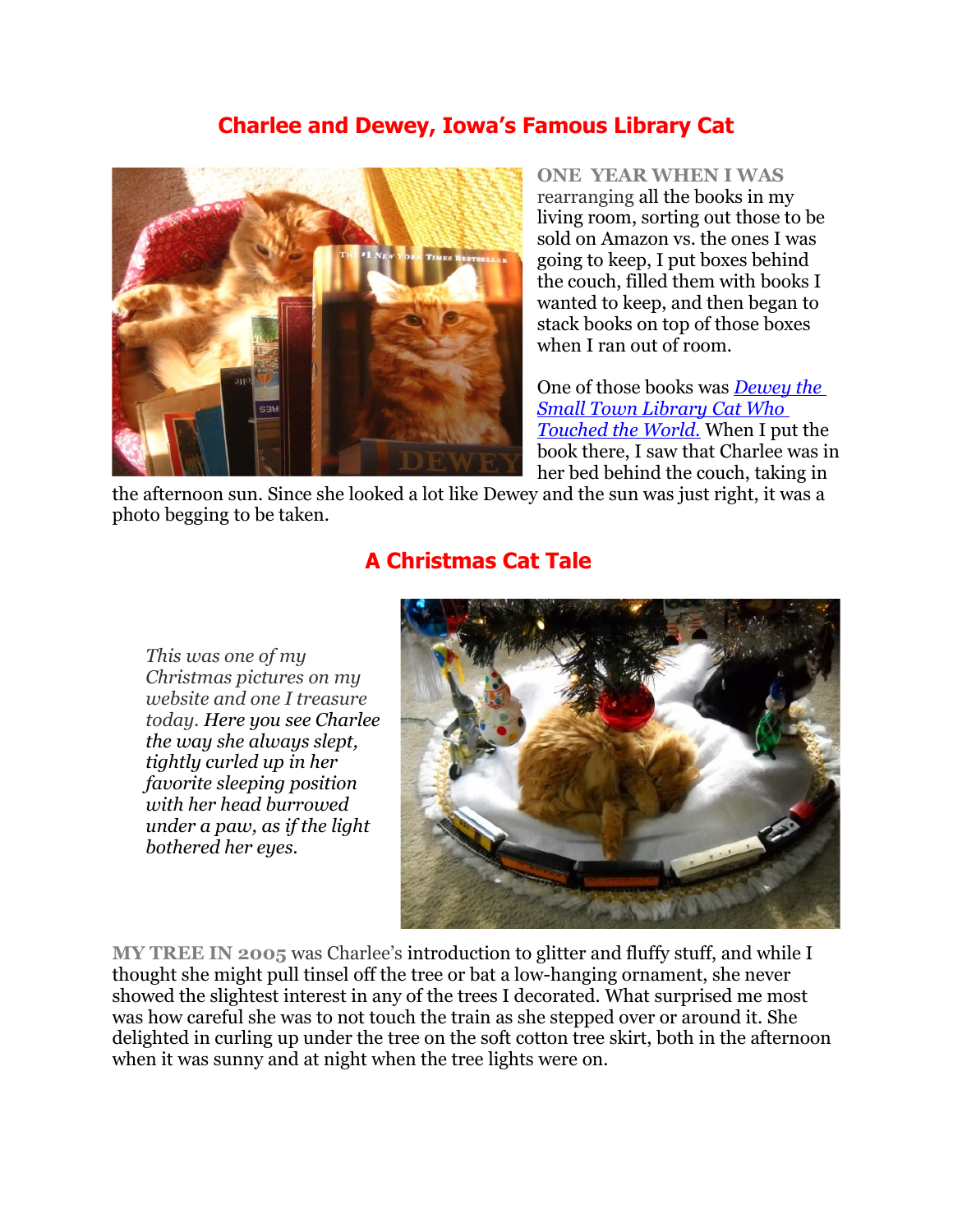One Christmas during the undecorating process when I was placing ornaments on the table before packing, Charlee was watching every move I made. Knowing she couldn't resist anything new and soft to lie on, I folded some of the white cotton padding on the floor while I was working, and she immediately curled up on it. Later, nearly done, I put that folded piece of cotton on the dining room table along with some decorations I still needed to put away. I was out of the room for awhile, and when I came back in, there she was—curled up on that piece of cotton and refusing to look at me.

Now you need to remember that when I brought Charlee home from the Humane Society, I had trained her to stay off the dining room table and other places I didn't want her to jump on, and she was very good about minding me—until this particular day when I put "her" piece of cotton padding on the table. Any cat owner will understand the silent message she sent me with the look I captured in the photo below, which clearly said:

*"When this white stuff was on the floor, you said it was okay to curl up on it. So now it's on the table and I figure I can STILL lie on it, even though I know I'm not supposed to be on the table. But then, I'm not ON the table. I'm on this white stuff. Right?"*



I had a good laugh that day and figured I couldn't argue with this kind of cat logic. So I posed a few of the remaining ornaments on the table and snapped the above picture as a Christmas card on my website in 2008.

# <span id="page-9-0"></span>**Saying Goodbye**

**I WON'T GO INTO DETAILS** here, but Charlee developed a urinary problem in 2019 that made it impossible for me to keep her. I closed off carpeted rooms upstairs and she then focused on using the carpeted area downstairs for her new potty. I knew I had to have her euthanized, but it was an agonizing decision because she could have had another year or two before her liver disease killed her, and she clearly didn't know she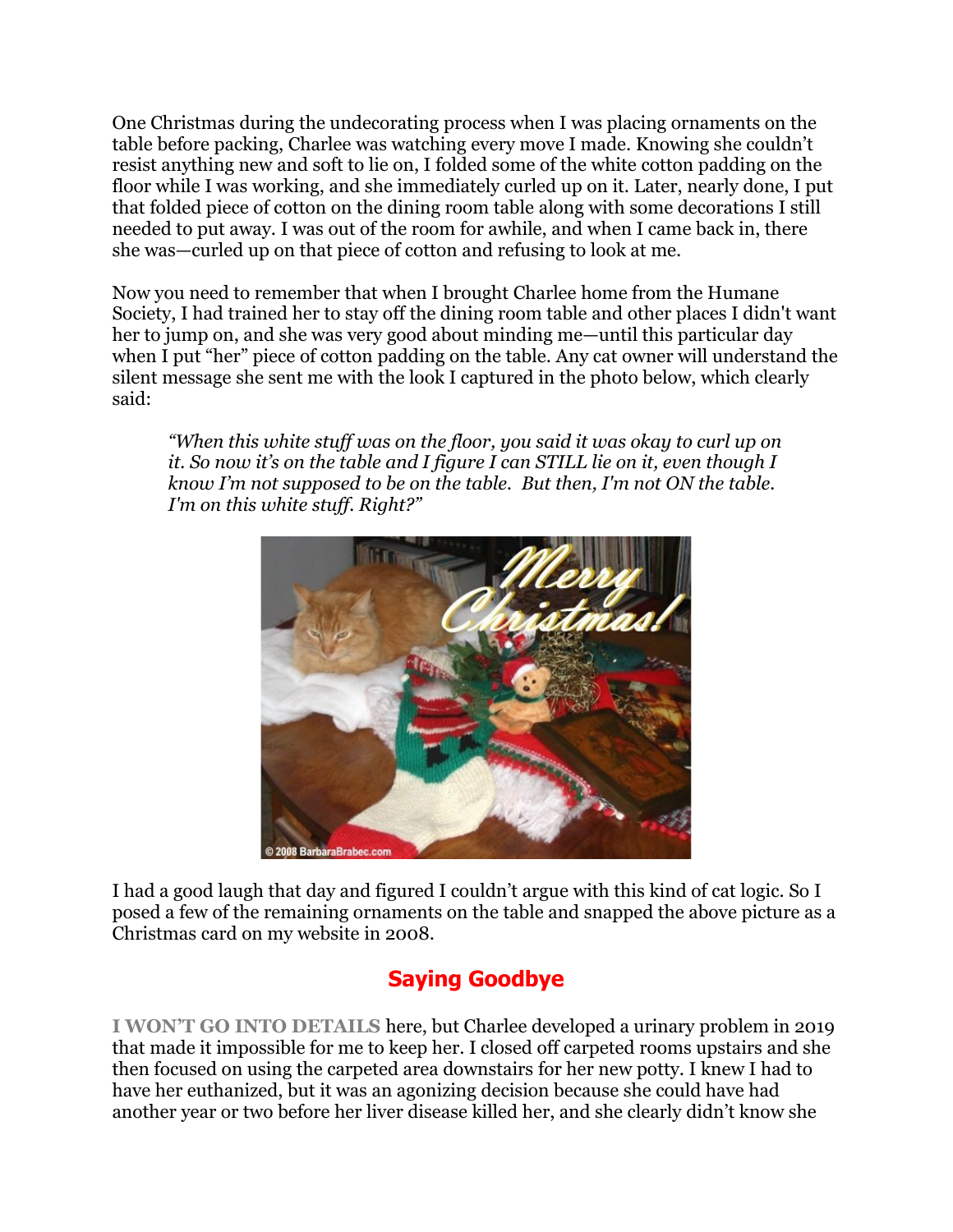was sick. For nearly a month, I tolerated the rug damage going on figuring I could always rip up the carpet if it couldn't be cleaned, because I simply needed more time to say goodbye to my sweet life companion.

The day before the appointment with the vet, I gave Charlee my attention all day. The weather was beautiful, so, one by one, I took her to each of the windows she'd always enjoyed, opened them and gave her all the time she wanted to sniff the fresh air and survey her kingdom from each bed she had by them. She especially loved the groundlevel view from this window:



As she took little naps here and there, I gave her lots of petting and brushed her beautiful coat in between preparing her burial box. The next morning, my neighbor and cat-loving friend drove me to the animal clinic because I knew it wouldn't be safe for me to drive back home in such an emotional state.



At the vet's, I wrapped my arms about Charlee as she lay quietly on the table, seemingly glad to have my protection. With tears streaming down my face, I petted her and talked to her as I waited for the vet. He came in with a tranquilizer shot, and when she was completely out of it, found a vein in the leg and injected the medication to stop her heart. It worked immediately, and then my tears really flowed.

While I was crying for Charlee, I was also remembering another day when the dog Harry and I loved had to be

euthanized. Only people who have loved and lost a beloved pet can understand the heartache one feels when they have to say goodbye to a dog or cat that was like family to them.

Afterward, the vet's assistant brought in a heart-shaped piece of clay into which she had imprinted Charlee's name. And then the vet's assistant pressed her front paws into the clay to give me the sweet keepsake pictured here. Before I left, I gently laid Charlee in the pretty little burial box I'd made for her with padding from one of her favorite beds,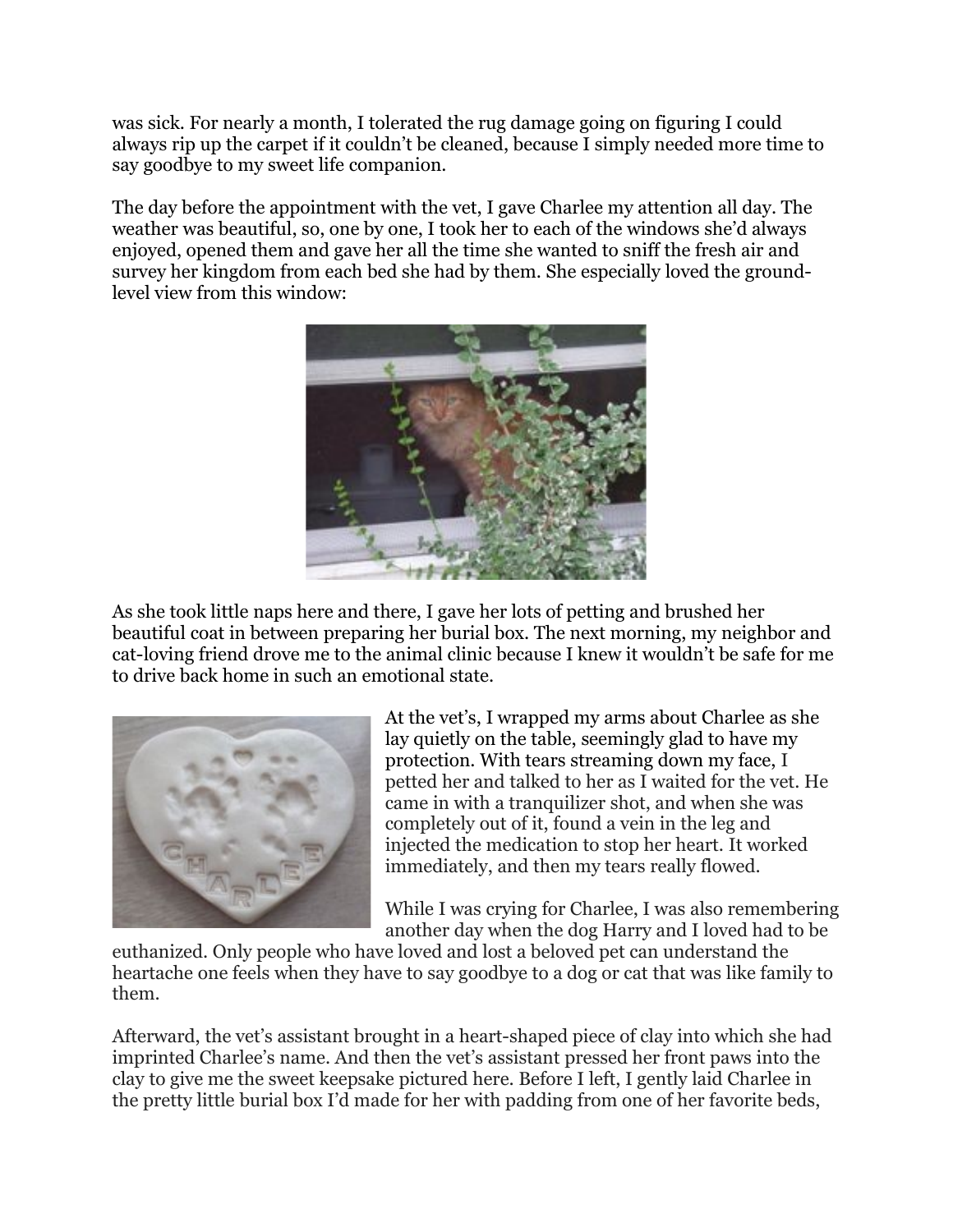positioning her in a little ball like she always slept *(as in the Christmas tree snapshot above)*, with her paw over her eyes and her tail over her face.

**Charlee died at 10:15 a.m. on September 17.** Born in April 2004, she lived to be about fifteen years old; not as long as I had hoped for, but long enough to give me years of love and companionship and many sweet memories I'll always cherish.

I grieved for Charlee for two months before I went in search of another rescue cat I could adopt. Knowing this would probably be the last cat I'd ever have—and believing that God knew exactly what kind of cat I needed for the last leg of my life—I asked Him to let me know when I'd found the one He'd chosen especially for me. You may scoff at this if you wish, but my prayer was answered in a miraculous way, and when I first saw this gray cat with green eyes and a furry tail like Charlee's, I knew she was the one God had been saving for me. I adopted her on December 3, named her Liza (a variation of my mother's middle name), and quickly learned she was everything I wanted and needed.

*Yes, there's an uplifting story here—a "Christmas Godwink story" I've titled "A Rescue* [Cat for Christmas."](https://barbarabrabecproductions.com/articles/cat-and-dog-tales/a-rescue-cat-for-christmas/)



"A catless writer is almost inconceivable. It's a perverse taste, really, since it would be easier to write with a herd of buffalo in the room than even one cat; they make nests in the notes and bite the end of the pen and walk on the typewriter keys." – Barbara Holland, American author (1933-2010)

"No amount of time can erase the memory of a good cat, and no amount of masking tape can ever totally remove his fur from your couch." – Leo F. Buscaglia (1924–1998) Author and speaker

> Copyright © 2021 by Barbara Brabec All Rights Reserved

# **Your feedback to this writing is invited.**

**IF YOU'D LIKE TO** comment on this writing or tell me a story about your cat, [Email me here.](https://barbarabrabecproductions.com/contact) I would love to hear from you. I have a growing collection of stories from my readers that I'd like to publish someday. If you have a message you'd like me to include in another article or share in an upcoming blog post, be sure to include your phone number when you write, along with your time zone. I'd like to have the opportunity to call you if I want to continue the discussion.

Remember that this document may be freely shared with others as an email attachment. THANK YOU!